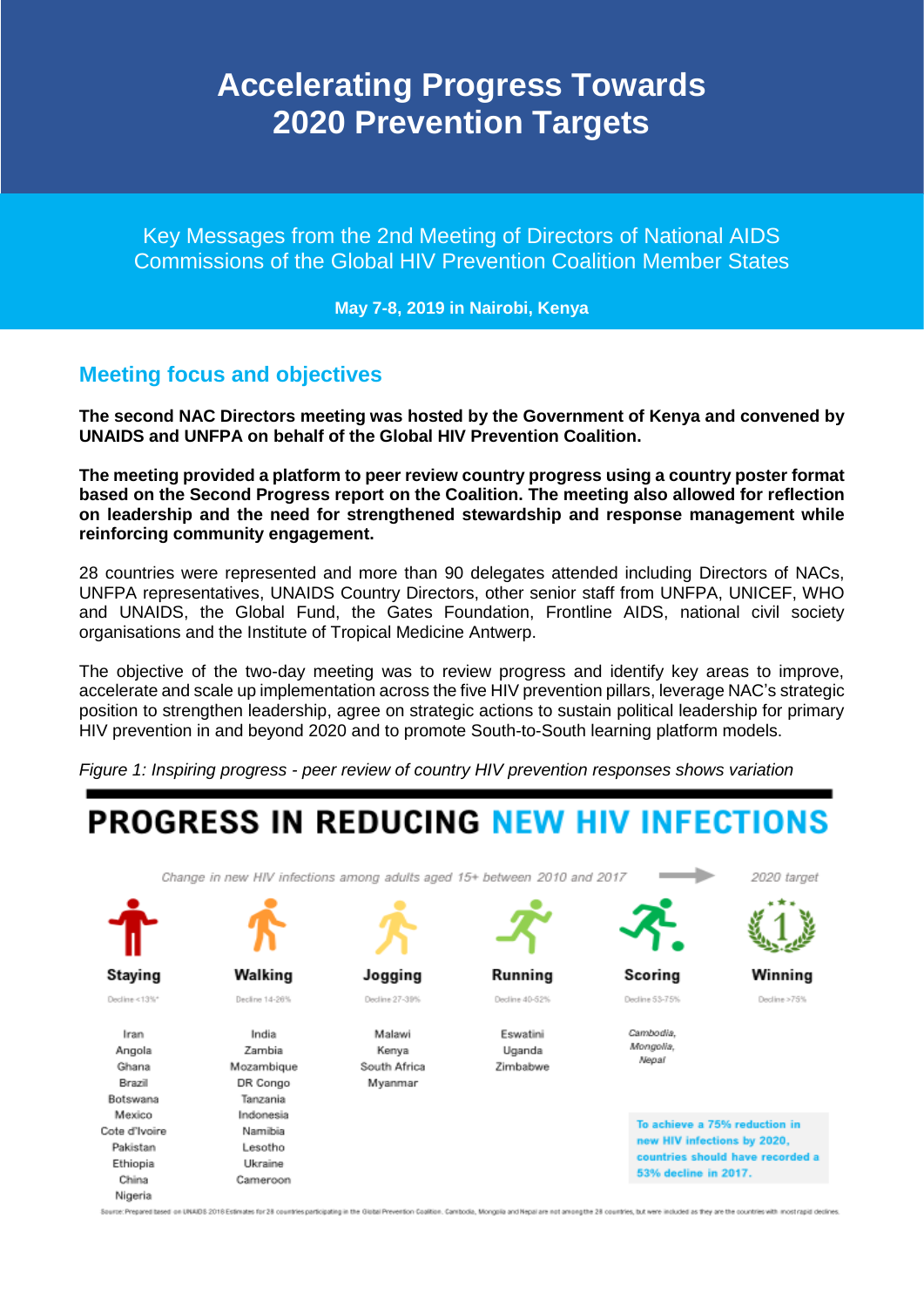### **Key discussion points**

- The NAC Directors of 26 participating countries (Ethiopia and Iran were unable to attend) conducted **peer reviews of performance** based on draft posters, which will be updated later this year for a High-Level Session at the Nairobi Summit on ICPD25 in November 2019.
- The meeting highlighted the importance of strengthening **HIV prevention programme stewardship overall and for the five pillars**  and to ensure that institutions and individuals are directly accountable for prevention overall and the relevant pillars.
- The meeting stressed the need to **strengthen people centred approaches** and applying the lessons from the multi sectorial HIV response in the Universal Health Coverage discussion.
- There is need to address SRHR/HIV linkages and the lessons for NCDs in concrete ways, while ensuring HIV combination prevention is provided using more integrated approaches.

*Figure 2: Example of a country poster*

#### THE STATE OF PREVENTION 2018 **IN ESWATINI DRAFT** New infections declined by 44% - pointing to accelerated progress. Much more work by all stakeholders is still required to further reduce new infections 14.000 **Target - .759** 12,000  $12.000$  $10.000$  $8.000$  $.100$ 6.000  $4000$  $3.006$ **Target** NO TREND<br>DATA  $2.000$ NO DATA 2015 2011-13 NO DATA **ADOLESCENT GIRLS, VOLUNTARY KEY POPULATIONS ARV-RASED** YOUNG WOMEN & **CONDOMS MEDICAL MALE NJFCT SEX WORKERS PREVENTION MAI F PARTNERS CIRCUMCISION** ◉ Ħ ∲⊻  $\mathbf{\Omega}$ 小小 Targe<br>2204 with safe NO DATA  $\bullet$  $\overline{\phantom{a}}$ **NO DATA**  $\mathbf{s}$  $\mathbf{r}$  $\mathbf{z}$ **Scores (0-10)** Very got  $M$ edi  $\blacksquare$ Very low





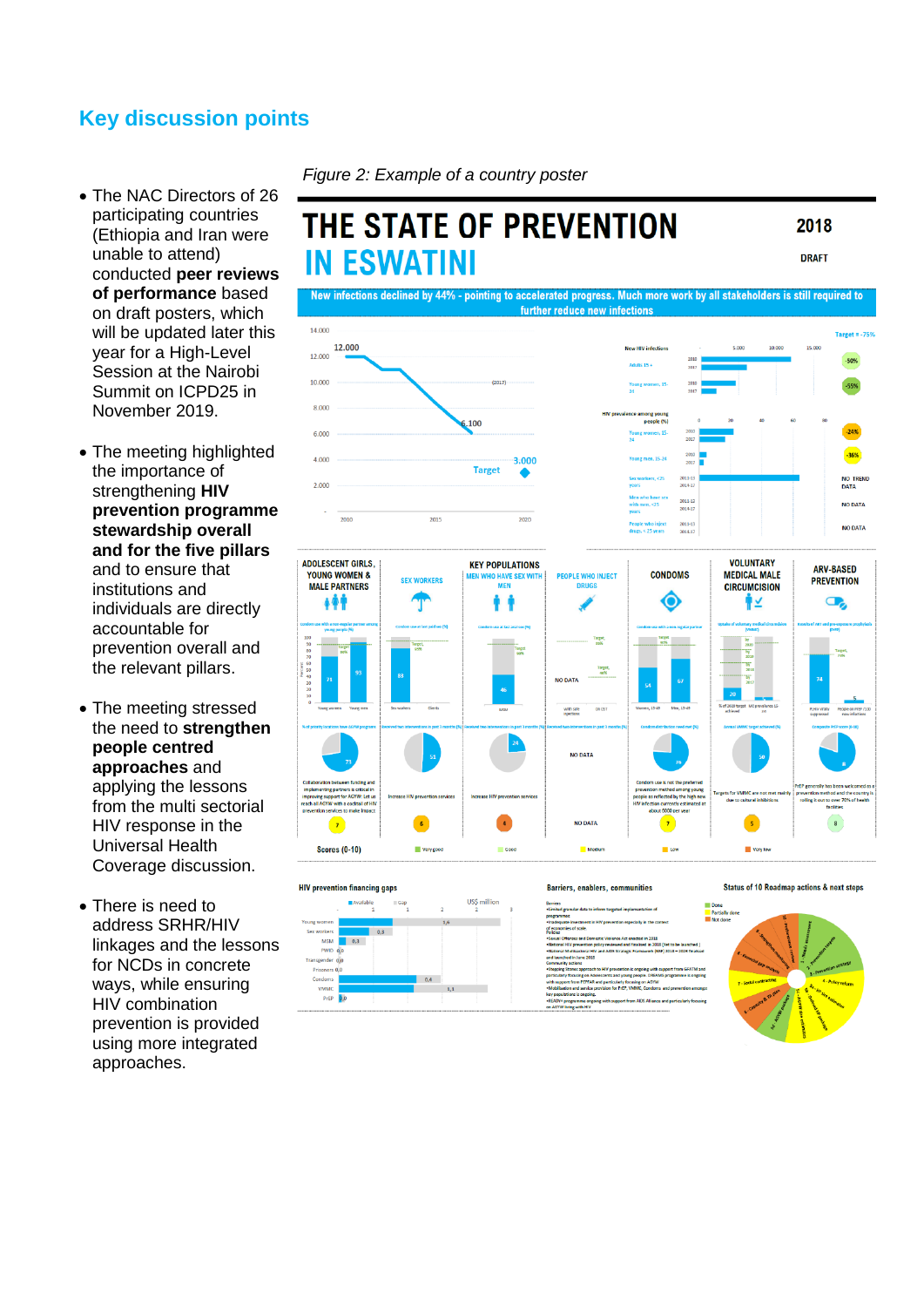### **Sharing knowledge to strengthen country leadership and quality of HIV prevention programmes**

Recognising that progress towards prevention targets needs to be improved, it was stressed that a new approach to global and country response management needs to be adopted. The new model will need to go beyond the old model of multi-sectoral co-ordination of an emergency response, but also not fall back into the model of business-as-usual health care. The model requires proactive management of evidence-based and community-owned responses implemented at scale with a focus on achieving 2030 targets. Such a new approach of managing a sustained multi-stakeholder effort to achieve targets has the potential to become a model for 21<sup>st</sup> century public health and be replicated for other communicable and non-communicable diseases.

To make NACs fit for purpose for prevention a set of strategic shifts were put forward and discussed including:

- From co-ordinating what's happening (deliberations) to making prevention happen (solutions)
- From co-ordination of projects to ensuring programme approaches at scale
- From focus on singular products (one strategy, one analysis, one conference …) to moving core functions synergistically (leadership, strategy, financing, implementation scale up)
- From fragmented prevention, testing and treatment to integrated service & community platforms for prevention, testing and treatment
- From intervention-centred projects to people-centred choices
- From political commitment to political courage

### **Reinforcing community leadership and engagement to bring to scale quality HIV prevention programmes**

- The meeting emphasized the importance of **community leadership, implementation and monitoring** of prevention. The civil society shadow report on the implementation of HIV prevention 2020 roadmaps raised concerns on key issues that impact on HIV prevention. These include
	- $\circ$  incomplete size estimates for key populations that affect country reporting,
	- o lack of sub-national targets and defined packages of services and civil society excluded in financial dialogues and
	- $\circ$  the lack of detailed strategies to address policy and legal barriers, even when identified.
- Site visits were conducted to drop-in-centres for sex workers and men who have sex with men as well as a clinic providing methadone to people who inject drugs. The visits illustrated the feasibility of scale up of key population programmes in a challenging legal context.